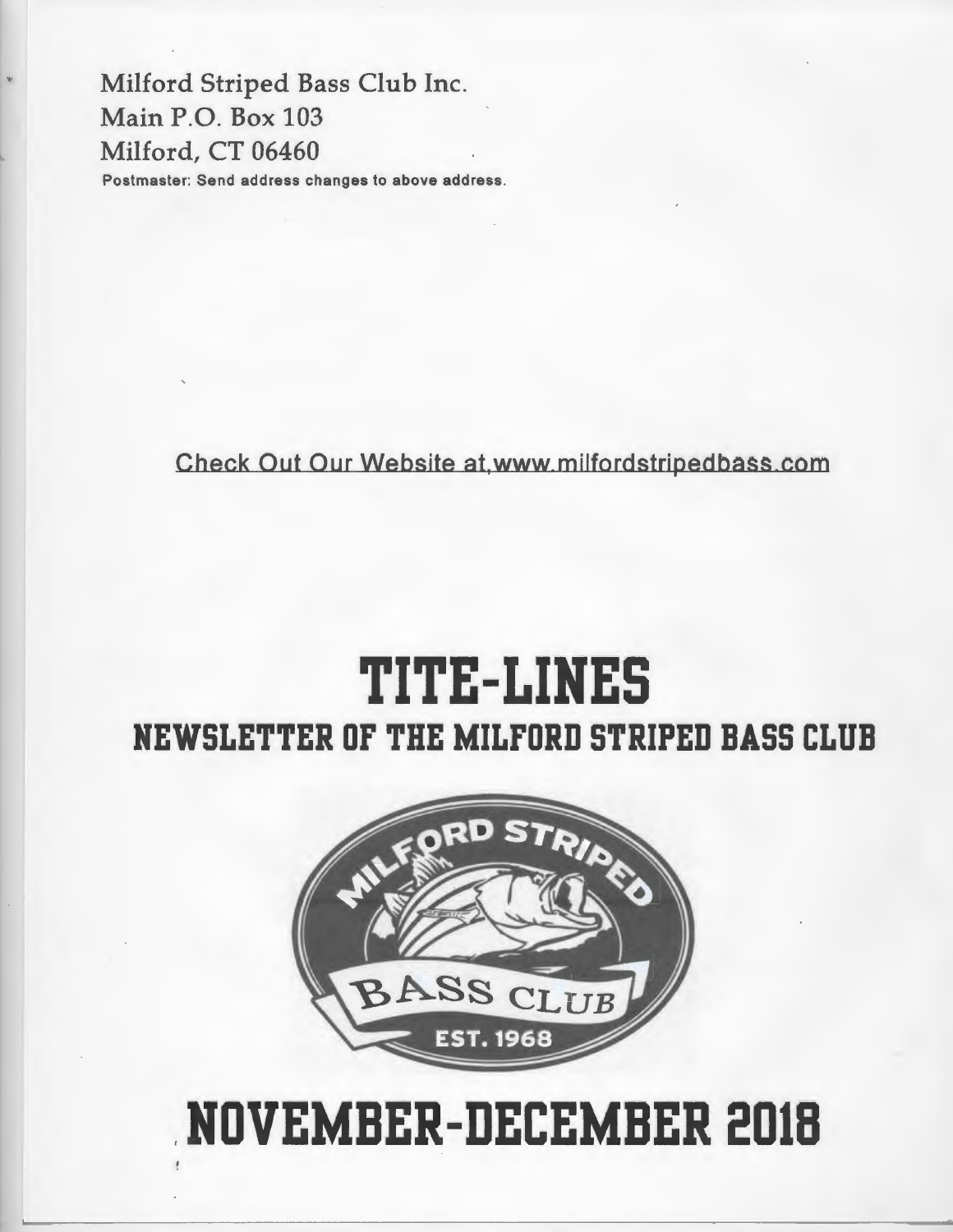### General Meeting

This month's general meeting will be held at 7:30 PM , December 12th, 2018 at the American Legion Hall, Merwin Ave., Woodmont. CT.<br>
The MSBC TITE-LINES<br>
Published 11 times a year by the Milford Striped Bass.<br>
Text and **Particular interval in the Milford Striped Bass** 

Published 11 times a year by the Milford Striped Bass<br>Club. P.O. Box 103, Milford, CT 06460 \_:<br>All communications concerning The MSBC TITE-LINES Fublished 11 times a year by the Milford Striped Bass<br>Club. P.O. Box 103, Milford, CT 06460<br>All communications concerning The MSBC TITE-LINES<br>should be addressed to: The MSBC TITE-LINES P.O. Box<br>103, Milford, CT 06460

should be addressed to: The MSBC TITE-LINES P.O. Box 103, Milford, CT 06460<br>Responsibility for contents of articles, papers, abstracts, etc. published herein rests entirely on the authors, not on the editor.

Postmaster: Send Address change to the MSBC • TITE-LINES, c/o MEMBERSHIP, P.O. Box 103, Milford, CT 06460 CLUB OFFICERS FOR 2013 Salmon & Halibut Fishing in Southeast Alaska

#### President... ... Jim Pritchard 1at VP ...... Rob Jadach 2ndVP ......... Fred Chyaaikoa Treasurer....Johnny Belinda Recording Secretary..Lynn Pritchard Correaponding Secretary and Tlte-Linea Editor, Harry Novak Photographer.......Jessie Henman Flah Committee ... Graham Lapham, Brian Thornhill, Michael Lapuglia and Chris Powers Trout Derby ........ Shawn and Jen Lalond Elected Board Members... John Nangle, Jack Wallace, and Miguel Morales

Interclub Reps. Paul Gluhanich

and Jim Pritchard

It's Your Newsletter! Remember to give Harry Novak a call if you have something to put in the "Tite-Lines".

203-261-4361 or harryn321 @charter. net I am trying to get the news letter out via e-mail and would like to get your current e-mail addresses.

#### Upcoming Events

1. MSBC General Meeting, December 12th, 2018, 7:30 PM at the American Legion Hall, Merwin Ave. Woodmont Ct.





PO Box 662, Douglas, MA 01516 PO Box 1669, Petersburg, AK 99833 call Us @ 1-800-352-4522 Email: frank@islandpointlodge.com





25 Smith Avenue Niantic, CT 06357 Phone: (860) 739-7419 Fax: (860) 739-9208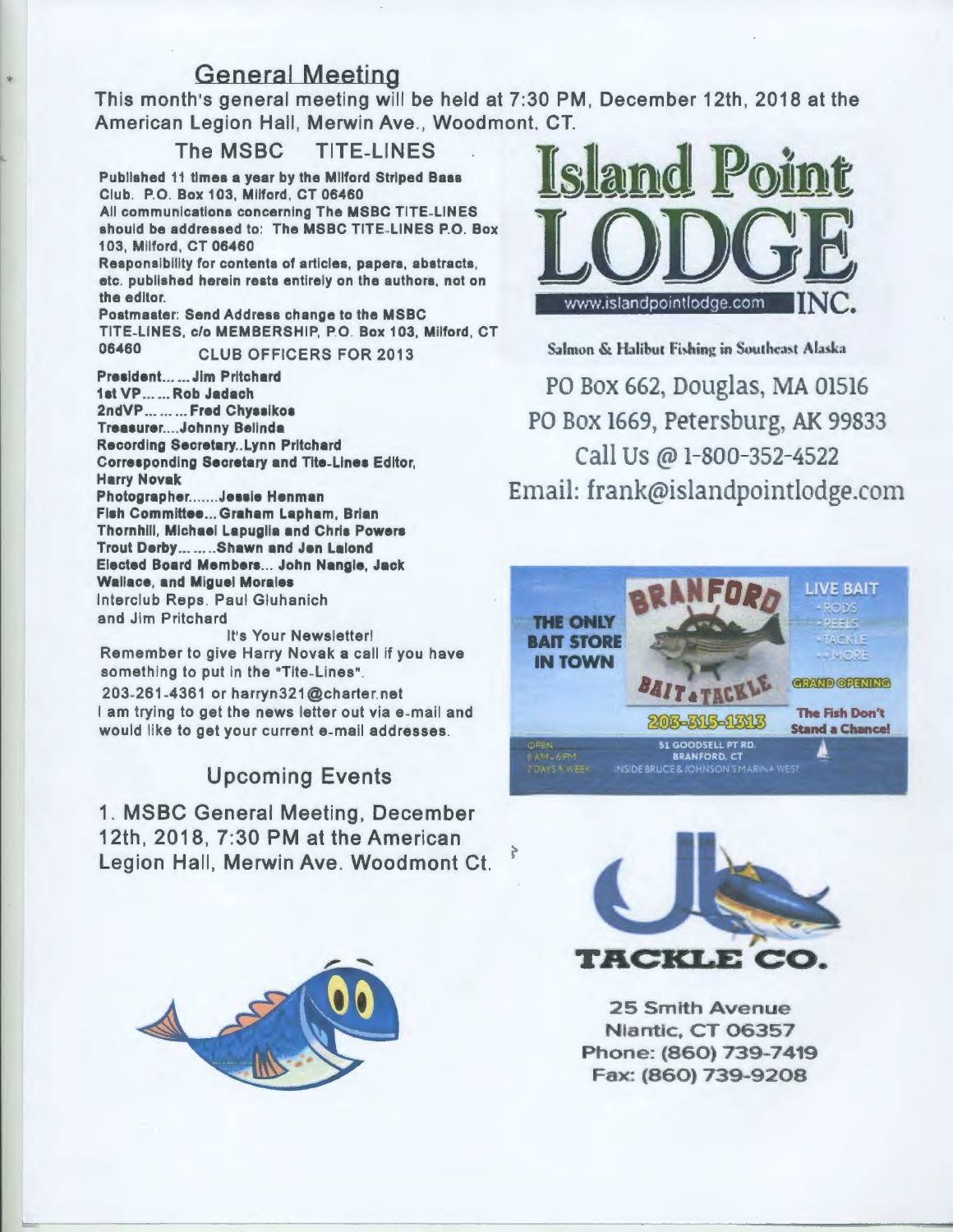## President's Letter

I'd like to start this letter off by wishing everyone a very healthy and happy holiday season. It's the time of year when the fishing slows down, and we get to reflect on the last year and look ahead to new and exciting things in the coming year. This past year has been filled with many highs and sadly some lows. We lost Bill Blotney this year in a very unexpected way. Bill held the position of President for 5 years and always had the best interest of the club at heart. He will be truly missed, and his influence will live on.

On the high side our club continues to move forward and make many exciting changes. Our fishing tournament format change has been a huge success. All the tournaments this year were great. and we wrapped it up with one the best tournaments in the area hands down. The Joe Regan Memorial was a true cut above the rest in every way. I look forward to what's in store for next year

As you all know we are also changing the format of our tackle auction. We will be going to a flea market style event. It will make things easier on the members, and it will be open it to nonmembers and hopefully bring in a much larger crowd. It's a work in progress but I know we will make it another great event.

As you all know our December meeting is being held on December 12th. As always please bring an unwrapped toy for Toys for Tots. We also will be having our annual election. It will be a busy night but a fun one as well. The lnterclub banquet tickets will be available. These tickets are on a first come first serve basis and we are limited to 34 tickets. So, if you want to attend you will need to reserve your tickets at this meeting. The fishing committee will also be discussing our annual awards banquet plans. Your input will be greatly appreciated. We will be carrying on our December tradition of pizza at this meeting. It's a great night to do some business and then spend some fun time together and begin celebrating the holidays. And don't forget the raffle at this meeting is always quality prizesl Its always a good time and I look forward to seeing everyone attend. Please don't miss this onel

FISH ONI Jim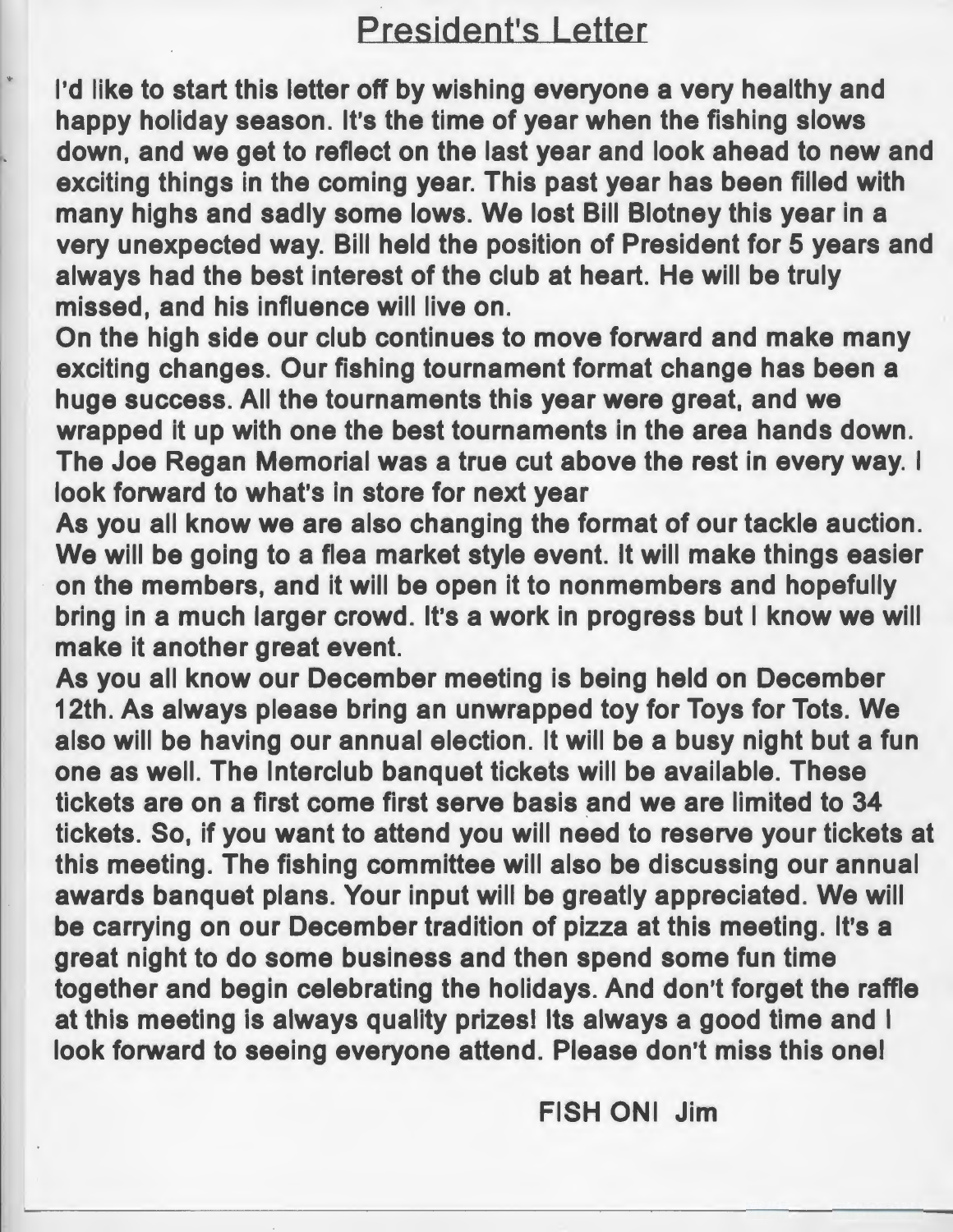

**Black Hawk II PO Box 46** Niantic, CT 06357

860-448-3662 \*\*\*\*

800-382-2824

BlackHawkFishing@gmail.com



WATER ACCESS TO THE SHOP FROM OUR PRIVATE SLIP ON THE MOUSATONIC RIVER

**SALT & FRESHWATER FISHING SUPPLIES** RODS . REELS . BAIT . TACKLE . ICE . LINE



KREENFRATING WEBCESCHY BUSINESSCHOS BANKINS

www.byobprintanddesign.com



#### 354 New Haven Ave Unit #5 Milford, CT 06460



riome staging specialist Office: 203.929.6388 · Cell: 203.520.5690 Fax: 203.929.3100 victor.yanosy@raveis.com Website: raveis.com/Victoryanosy 2 Huntington Street Huntington, CT 06484

### **WILLIAM RAVEIS**

**REAL ESTATE . MORTGAGE . INSURANCE** 

**Victor Yanosy REALTOR®** 

INTEGRITY . SERVICE . EXPERIENCE

**Stratford Bait & Tackle** 1076% Stratford Avenue Stratford, CT 06615  $(203)$  377-8091



CRIM

Owner **Reel & Rod Repair Balt & Tackle Custom Rods** Specializing in Saitwater Fly Fishing Fresh & Saltwater Fly Tying Materials



**Dulin Automotive, Inc. 79 Bridgeport Ave** Milford, CT 06460 203-877-8114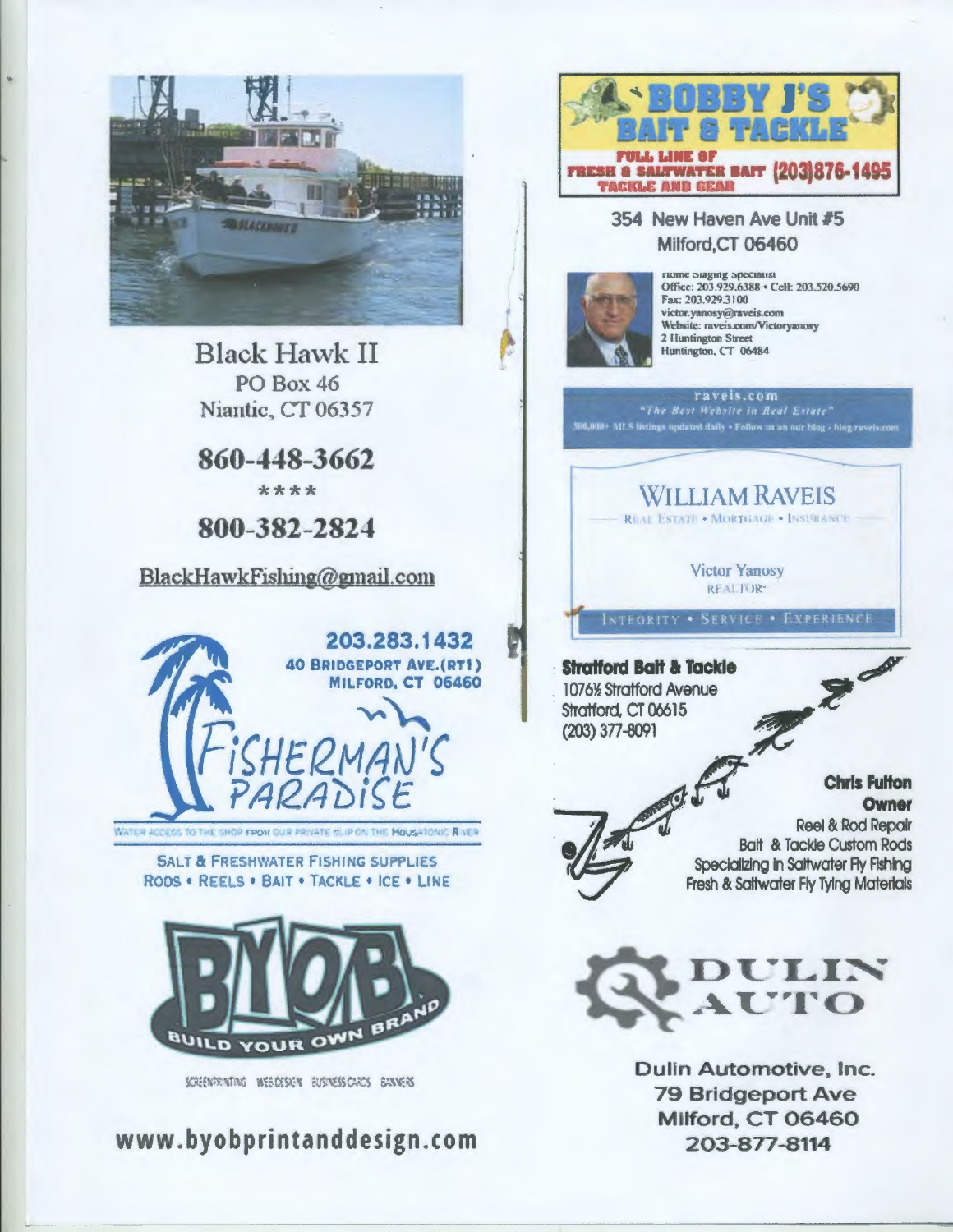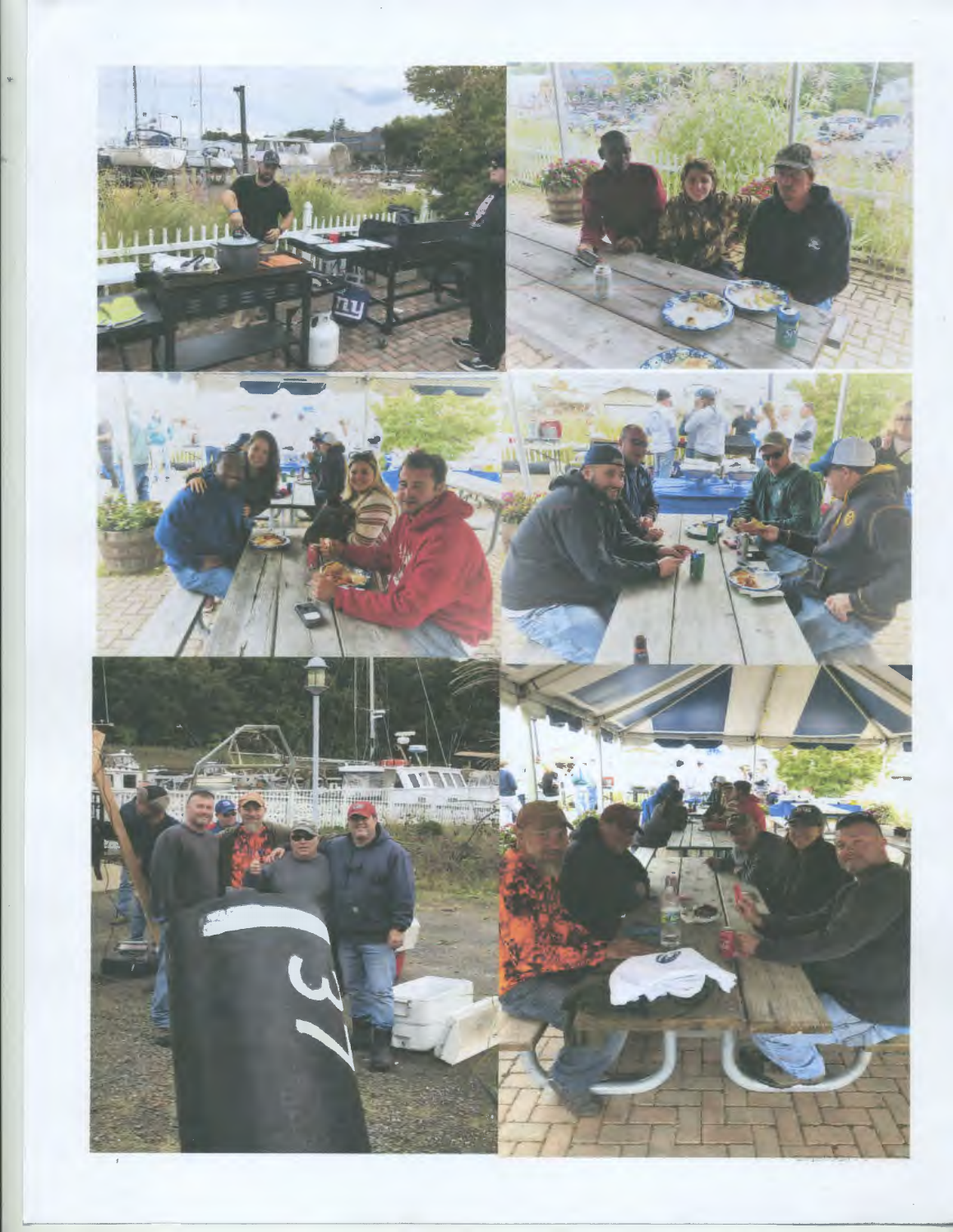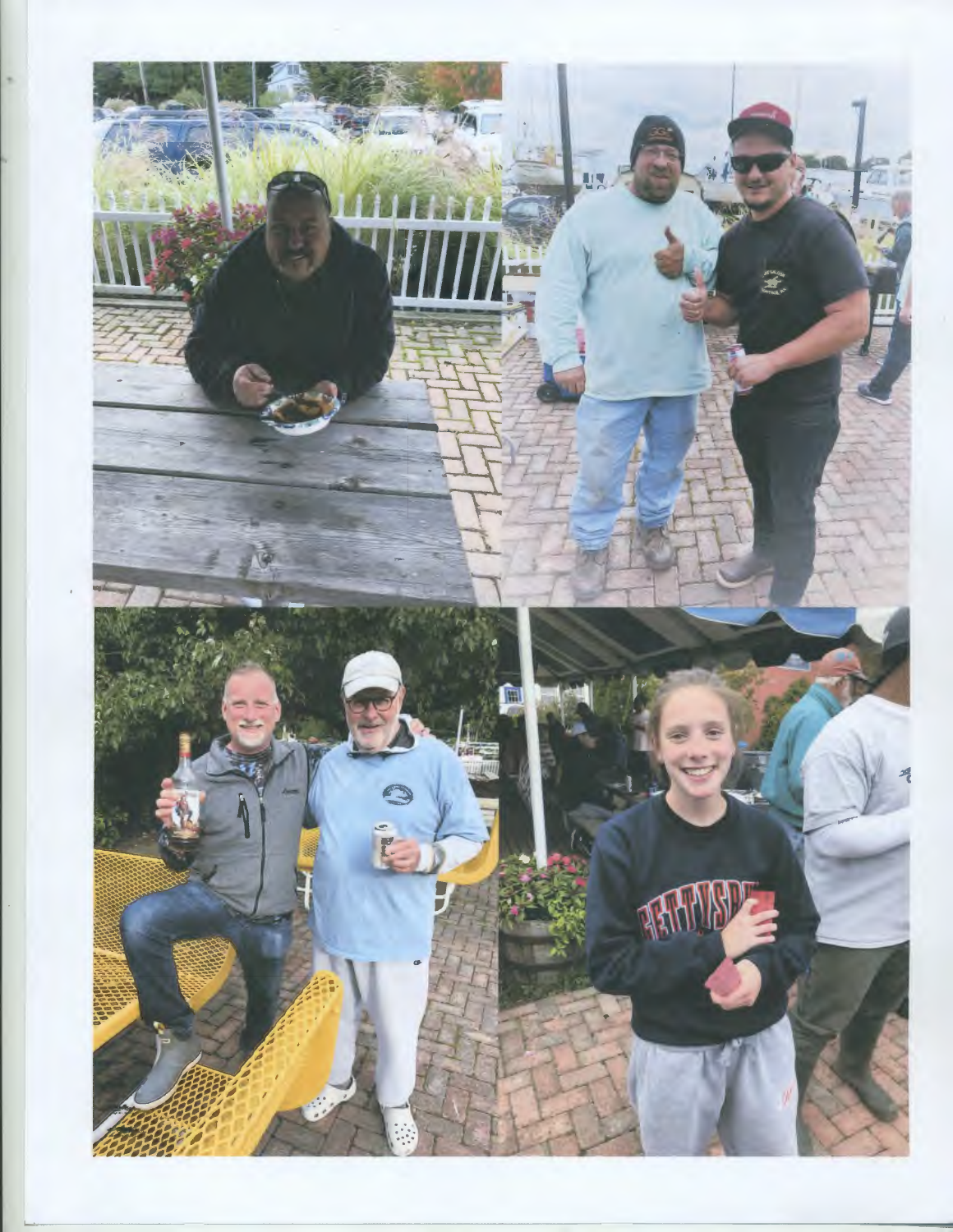